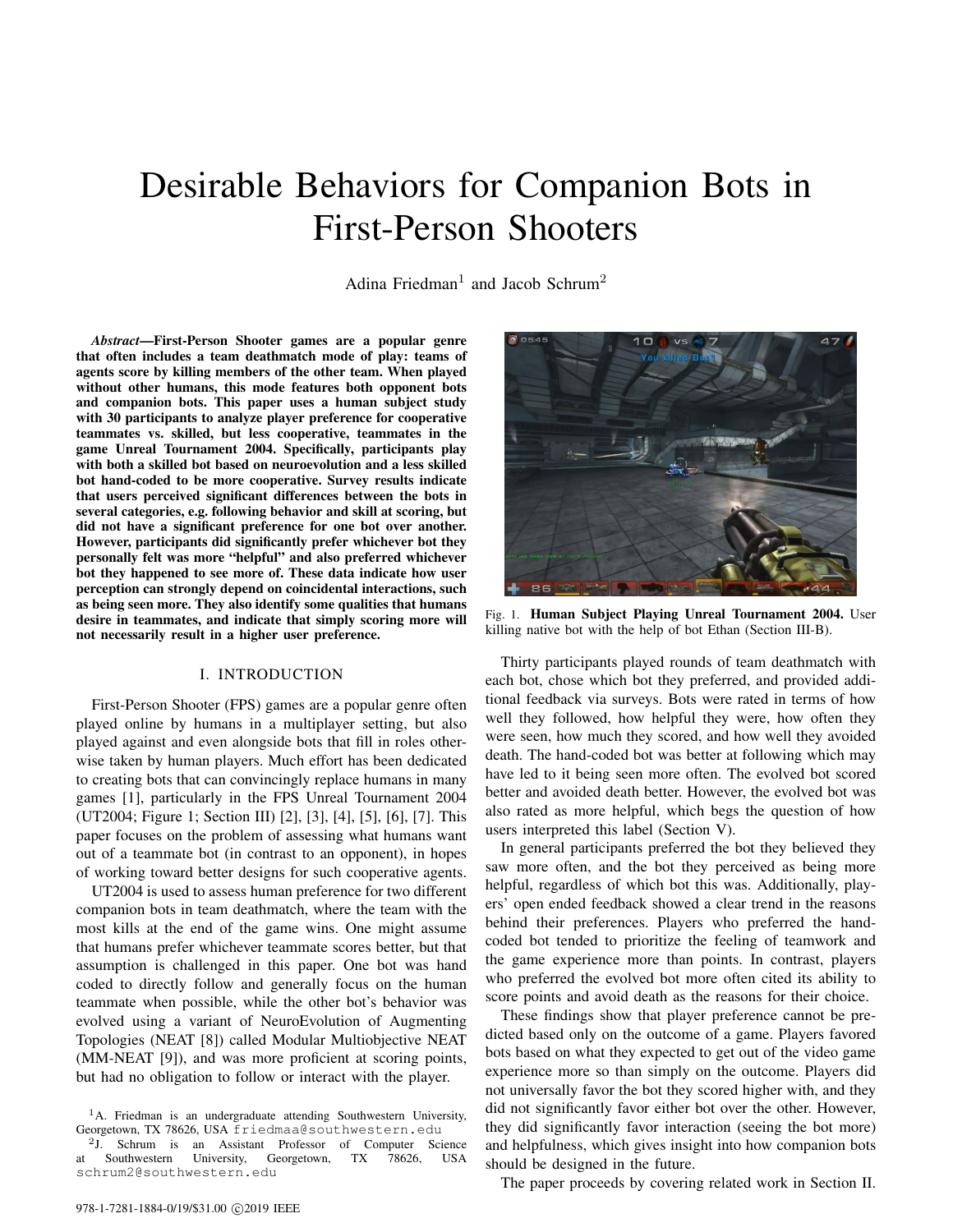UT2004 and the bots made for team deathmatch are described in Section III. The human subject study and its results are described in Section IV, followed by discussion and future work (Section V), before concluding (Section VI).

## II. RELATED WORK

Companion bots are an important feature in many commercial games, with some prominent examples being the Mass Effect and Fallout series, Bioshock Infinite, and Metal Gear Solid V. Therefore, researchers have also put effort into the development of companion bots with desirable features.

Motivated Reinforcement Learning has been used imbue bots with a sense of curiosity in open-ended worlds [10]. The concept of Coupled Empowerment Maximisation has been applied to a minimal 2D dungeon crawler scenario to create companion bots [11]. Work in a simple 2D shooting game with some predator/prey elements has focused on online adaptation of teammate behavior in the face of adaptive opponents [12]. Several other examples of teammate AI are discussed in a survey by McGee and Abraham [13].

A related area of research is work focused on developing human-like behavior for bots [1], [14]. Many humans prefer human teammates because of limitations of bots, so research focused on overcoming these limitations and making bots appear more human could also lead to better companion bots.

The game Unreal Tournament 2004 (Section III) is significant for the study of human-like bot behavior because it was used from 2008 to 2012 in the BotPrize competition [2], [3]. BotPrize was a *Turing Test* [15] for bots, requiring victors to be rated as human over 50% of the time. In 2008 and 2009, bots played several three-way deathmatches against different human judges and confederates [2], and judges classified each opponent as human or bot after each match. From 2010 to 2012, bots were instead tested in matches against all other bot entrants and an equal number of human judges [3]. In this variant, human judges tagged combatants as *Human* or *Bot* using a special judging gun. At the end of the match, bots received humanness ratings equal to the percentage of times they were judged as human out of all their judgments.

Entrants made gradual progress toward breaking the 50% humanness barrier from year to year until two bots were victorious in 2012: MirrorBot [4] and UTˆ2 [7]. MirrorBot mimics the behavior of individuals it interacts with. UT<sup>^2</sup> made use of both human trace data [6] and an evolved neural network combat controller [5]. The evolution approach used by UTˆ2 is similar to the approach applied by one of the bots in this paper (Section III-B). Both bots used in this paper will be discussed after some additional background on UT2004.

## III. COMPANION BOTS IN UT2004

Unreal Tournament 2004 (UT2004) is an FPS released by Epic Games. One game type it supports is deathmatch: a free-for-all in which players respawn after dying, and points are earned by killing other players. Team deathmatch is an extension of regular deathmatch, where players kill members of the opposing team with the help of teammates, and victory is determined by the collective team score.

Bots can be designed for UT2004 using the Java middleware Pogamut [16], which enables control of virtual agents by allowing them to execute complicated tasks such as pathfinding, information gathering, and memory access using simple commands. Though native bots in many games are able to see the entire map and player positions even when they are not visible, Pogamut only allows bots to to collect and store information within their field of vision, replicating human awareness. Pogamut communicates with UT2004 using GameBots, a mod that allows for control of agents in UT2004. Pogamut made the aforementioned BotPrize competition possible, and is also used to design the bots studied in this paper.

Bots named Jude and Ethan were developed for this study. Jude is a hand-coded bot of modest skill designed to follow members of its team. Ethan is controlled by an evolved neural network, and is better at killing enemies, but is less cooperative. An ideal companion bot would be both cooperative and highly skilled, but to find which focus players preferred, we created two extremes. Jude emphasizes cooperative behavior, and Ethan emphasizes skill. All source code for these bots and the subsequent human subject study (Section IV) is available as part of the MM-NEAT code repository<sup>1</sup>.

# *A. Designing Jude*

Jude's architecture is in Fig. 2. Jude's behavior mimics human players' tendency to stay close together to more easily defeat enemies. However, Jude also prioritizes its own health, both for the sake of survival, and to assure that human teammates are not overburdened with protecting Jude.

Jude uses a priority list of behaviors. If Jude is being attacked and cannot identify the source, Jude turns to find the enemy. Otherwise, if it has under 20 hit points (HP) out of a possible 100, it heads to the nearest health pickup. If Jude sees an enemy, it only engages if it is sufficiently healthy (over 30 HP) and possesses a loaded weapon, otherwise it seeks a health item. If Jude does not see any agents (friend or foe), but recently saw an enemy (within 1000 game ticks), it will pursue the foe by moving to its last known location.

If there are no visible enemies, Jude is not being damaged, and it sees a teammate, Jude follows the teammate. If Jude loses sight of the teammate, it will go to the teammate's last known location to try to see them again. This simple collaborative behavior causes Jude to often fight alongside human teammates against enemies. When Jude is alone in an area of the map with no visible enemies or teammates, it will run around picking up useful items, prioritizing nearby weapons and armor, which allows it to explore the map and often leads to it encountering another agent.

Thresholds for health checks were based on experience playing UT2004. Players are close to dying if their health is under 20, and they can easily die from a single hit if they enter combat with only 30 HP.

<sup>1</sup>https://github.com/schrum2/MM-NEAT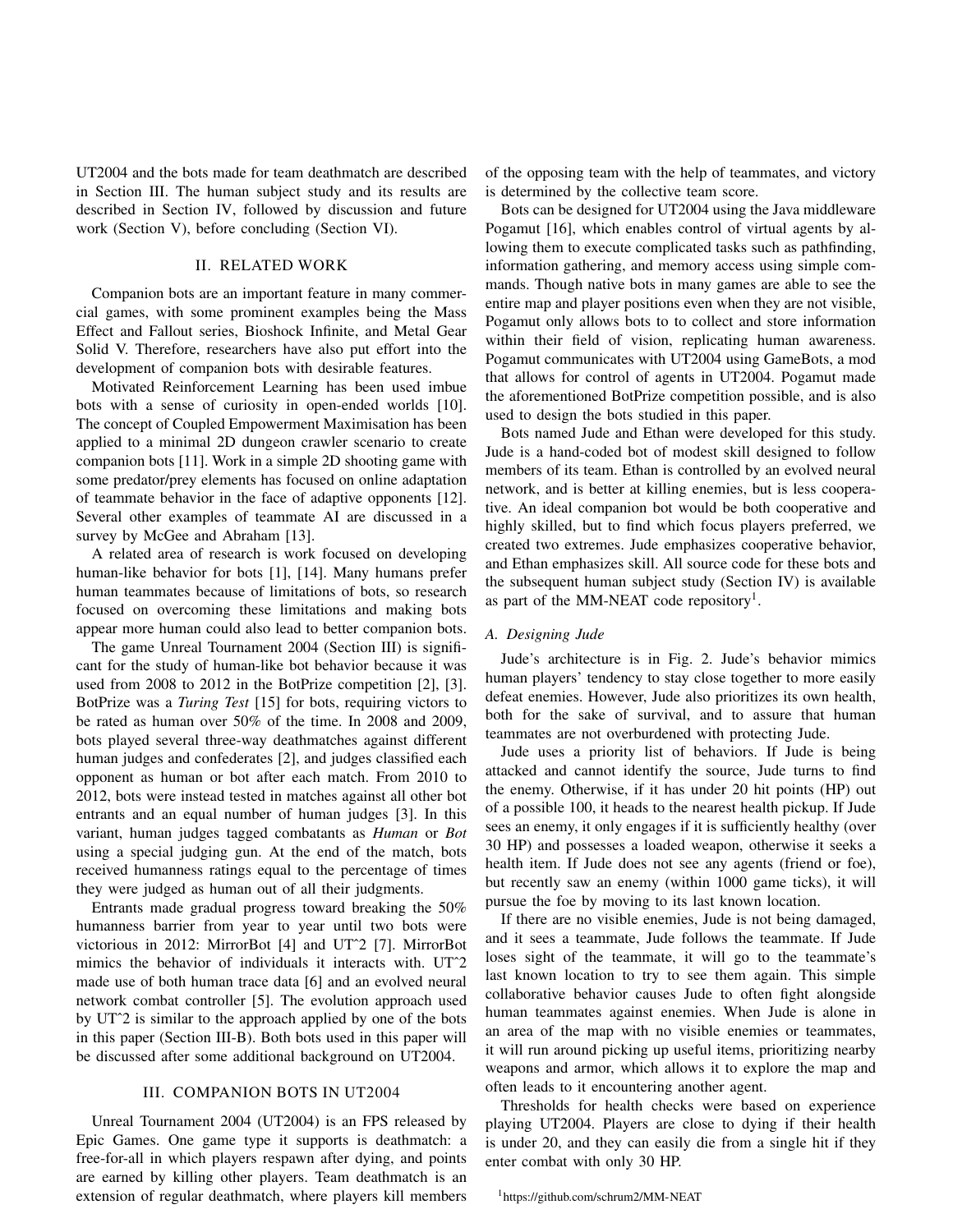

Fig. 2. Agent Architecture for Jude. White conditional checks (mostly on the left) are evaluated from top to bottom. When a test results in "Yes" the bold arrow is followed. Otherwise the dotted arrow is followed. Yellow boxes contain actions that are executed. Items are "close" if within 300 UT units.

When both an enemy and a teammate are visible, the bot prioritizes enemy interaction over team unity, since the bot can be easily killed if it prioritizes the player's safety over its own. Therefore Jude will keep itself alive in a fight rather than sacrificing itself for a teammate because this damages the team score. However, Jude's actual combat behavior is purposefully simplistic: Jude heads directly at the enemy shooting its weapon, and does not dodge or jump. To some extent, this means Jude serves as a decoy for the human teammate.

This architecture creates a competent companion that prioritizes teamwork. The strategy of attacking opponents headon can work with the right weapon, if the opponent is sufficiently weak, but also makes Jude vulnerable to counterattack. A higher score can be achieved by optimizing the combat behavior, as is demonstrated by Ethan.

#### *B. Evolving Ethan*

Ethan's agent architecture is simpler (Figure 3), but has more sophisticated combat behavior because these actions are dictated by an evolved neural network that always engages enemies. Ethan is a streamlined version of UTˆ2 [5] with tweaks



Fig. 3. Agent Architecture for Ethan. Same format as Figure 2.

for human-like play (e.g. human trace data [6]) removed. Ethan was evolved from scratch for this paper using a variant of NEAT [8] called MM-NEAT (Modular Multiobjective Neuroevolution of Augmenting Topologies [9]).

NEAT is a neuroevolution algorithm that generates neural networks with arbitrary topologies, and has been applied to many game domains [17], [5], [9], [18]. NEAT networks start simple (no hidden neurons) and complexify over generations via structural mutations that splice in extra neurons along existing links and add new links. Link weights are also perturbed via mutation, and historical markers for each gene make aligning different topologies for crossover efficient and meaningful. MM-NEAT adds support for multiple objectives and modular networks, though modular networks are not used in this paper. Support for multiple objectives is accomplished by using Non-dominated Sorting Algorithm II (NSGA-II [19]), a popular multiobjective evolutionary algorithm.

Ethan was evolved to maximize team score and damage dealt by team members, while minimizing damage received by team members. Although score is all that matters, the other objectives provide smoother gradients than team score. Multiple objectives are therefore useful, even though these objectives are not necessarily contradictory. Objectives focus on the whole team because each evaluation consists of two copies of the same neural network on one team competing against two native bots on the opposing team.

Evaluations in UT2004 are costly. Two minute matches were used to provide sufficient time for interaction, and networks were evaluated three times each to account for different outcomes on each evaluation (noise). Actual scores in each objective were averages across the three trials. The level DM-Flux2 was used because it is relatively small, so agents frequently interact, but has enough partitioned areas that teammates must search to find each other. A small population size of 10 (NSGA-II generates 10 children from 10 parents on every generation) was evolved for 100 generations. Additional parameters include: crossover rate of 50%, new link rate of 40%, node splice rate of 20%, and a per-link perturbation rate of 5%. Despite the small population size, networks quickly evolved to a point where they could consistently beat the native bots and were playing at a skill level comparable to that of a moderately skilled human. The champion with the best final team score was used in the human subject study.

This success depends on a model of how to derive neural network inputs and process neural network outputs that bor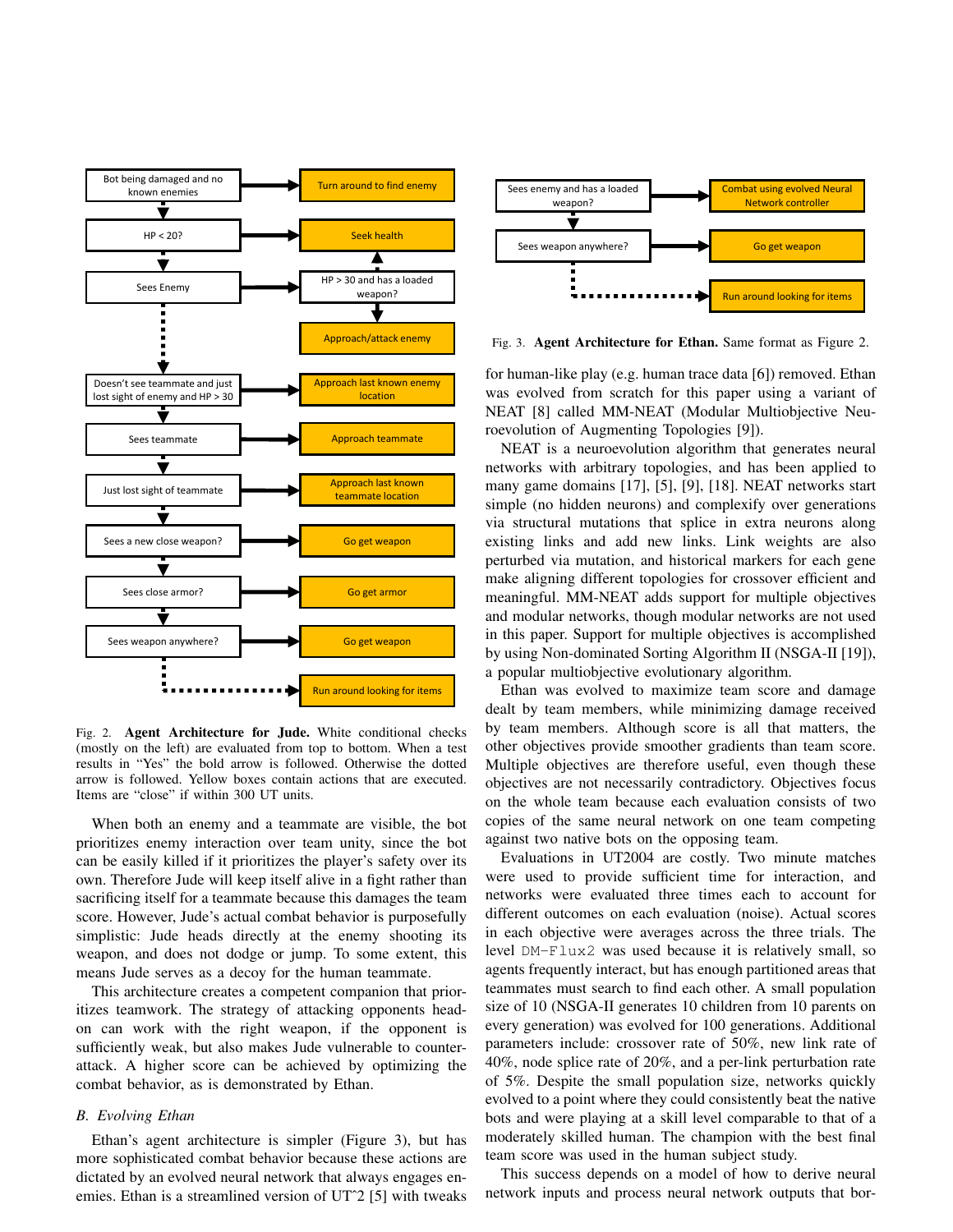rows heavily from UTˆ2 [5], [7], which was in turn based on earlier work [20]. However, for each sensor that provides information about enemy agents, there is now a corresponding sensor for that same information about teammates. The network processed the following inputs on each game tick:

- 12 ray trace sensors to detect distances to level obstacles, like walls. The ray traces run parallel to the ground and are evenly spaced radially around the bot.
- Ray trace aimed straight ahead that responds to enemies.
- Two sets of 10 pie slice sensors that are used to sense nearby agents, with the value of each slice's input being higher if an agent is closer (Figure 4). One set of 10 sensors is for the teammate, and the other is for enemies. If both enemies are present in one slice, the distance to the closest enemy determines the input value.
- Scaled distance to the nearest enemy and teammate both in 3D and projected onto the 2D plane of the ground. Max distance is 1000 UT units (an arbitrary in-game measurement) and absent agents are interpreted as having the maximal distance. However, additional sensors track this information even for absent teammates, similar to how UT2004 provides players with text descriptions of where teammates are within a map.
- Scaled 3D distances to the nearest enemy and teammate to the left and right of where the bot is looking. These more specific sensors indicate whether the relevant agent is to the left or right of where the bot is looking.
- Is nearest opponent still? Nearest teammate?
- Is nearest opponent shooting? Nearest teammate?
- Is nearest opponent jumping? Nearest teammate?
- Scaled armor points out of 100.
- Scaled health points out of 100.
- Is the bot touching the ground?
- Is the bot being damaged?
- Is the bot bumping into an agent or the environment?
- Is the bot damaging another player?
- Is the bot colliding with the environment?
- Did the bot just fall off a cliff?
- The maximum/minimum/average teammate health (all the same with only one teammate).

This collection of 60 inputs is fed into the neural network and processed to generate 4 output values that define the action of the agent. Since the neural network controller is only used when an enemy agent is visible, all actions are defined with respect to the nearest enemy the bot can see. Specifically, one output is a forward/backward impulse, where positive/negative outputs correspond to moving toward/away from the nearest opponent. The next output helps with dodging, since it is a left/right impulse that interprets positive/negative outputs as the degree to which the bot should strafe sideways in the corresponding direction with respect to the opponent. Finally, there is an output that makes the bot shoot on positive outputs, and an output that makes the bot jump on positive outputs.

The evolved bot was a skilled killing machine in the human subject study described next.



Fig. 4. Pie Slice Sensors. There are more slices of smaller size near the front (right) so the bot can better distinguish locations in front of it. Dots represent agents, and filled portions of pie slices show the relative activations for agents at different distances. Activation increases as agents get nearer, so the agent in the upper left causes the corresponding pie slice to be filled less than the slice for the nearer agent on the lower right. The bot has one set of sensors for enemies and one for teammates. Adapted from [20], [5].

# IV. HUMAN SUBJECT STUDY

This section discusses the procedure for the human subject study, and describes its quantitative and qualitative results.

#### *A. Procedure*

The human subject study consisted of 30 participants (students, faculty, and staff at Southwestern University). To ensure that results were not biased by the order in which participants encountered the bots, half played with Jude first, while the other half played with Ethan first. All matches took place in DM-Flux2, the same level that Ethan was evolved in.

Participants first played a one-on-one tutorial match against a native bot for five minutes with an investigator present to explain the controls and game mechanics. This tutorial match assured some competency and familiarity with the game.

Afterward, the investigator would leave the room and the participant would play a 10 minute round of team deathmatch against two native bots with either Jude or Ethan as a teammate. Participants would then take a brief survey before playing another 10 minute round with the other teammate. Participants then filled out another survey about their experience and their preferences between the two bots. In addition to the survey data, play sessions were recorded using screen capture software. These recordings are available online at southwestern.edu/<sup>∼</sup>schrum2/SCOPE/ut2004-companions.php.

After each round the players were asked what qualities they liked and disliked about the bot, and what changes they would recommend to improve the bot's behavior. Players rated the bots on a scale from 1 to 5 on five different metrics, with a higher score meaning that they considered the bot to be better in that aspect. The bots were scored on how well they followed the player, how helpful they were, how often the player saw them, their ability to score points, and how well they avoided dying. Participants also indicated which bot they preferred playing with (referred to in the survey as "The First Bot" and "The Second Bot") and the reasons for that preference.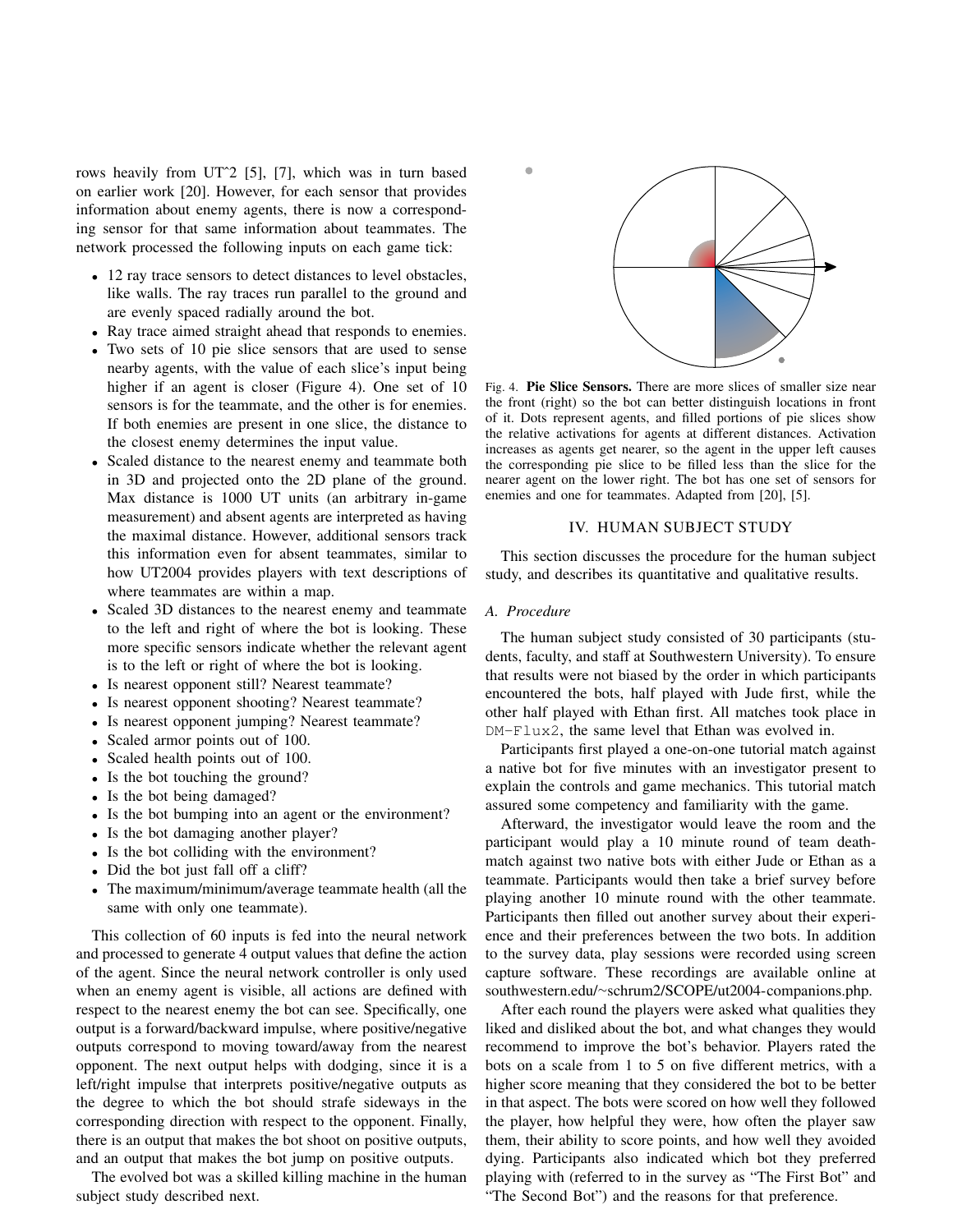| <b>TABLE I</b> |                              |  |  |  |  |  |
|----------------|------------------------------|--|--|--|--|--|
|                | <b>User Ratings for Bots</b> |  |  |  |  |  |

|                              | Jude                |                                              |                               |                                 | Ethan              |         |                    |                                 |                 |                     |                           |        |                                                  |
|------------------------------|---------------------|----------------------------------------------|-------------------------------|---------------------------------|--------------------|---------|--------------------|---------------------------------|-----------------|---------------------|---------------------------|--------|--------------------------------------------------|
|                              |                     | $^12$                                        |                               | 4                               |                    | Avg.    |                    |                                 | 13              | 4                   |                           | Avg. p |                                                  |
| Followed Well   5            |                     | 18                                           | 6                             | 9                               | $\overline{2}$     | 2.83 10 |                    | 11                              | 16              | $\overline{2}$      |                           | 2.1    | 0.01834834                                       |
|                              |                     | $16.\overline{6}\%$ 26. $\overline{6}\%$ 20% |                               | 30%                             | $6.\overline{6}\%$ |         |                    | $33.\overline{3}\%$ 36.6\% 20\% |                 | $6.\overline{6}\%$  | $3.\overline{3}\%$        |        |                                                  |
| Was Helpful                  |                     | 5                                            | 19                            | 14                              |                    | 3.3     | $^{2}$             | 10                              | 15              |                     | 15                        |        | $ 4.14 4.77\times 10^{-4}$                       |
|                              | $ 3.\overline{3}\%$ | $16.\overline{6}\% 30\%$                     |                               | $\overline{46.6\%}\sqrt{3.3\%}$ |                    |         | $6.89\%$ 0\%       |                                 |                 |                     | $17.24\%$ 24.13% 51.72%   |        |                                                  |
| Seen Often                   | $\overline{0}$      | 3                                            | 12                            |                                 |                    | 3.6     | $\overline{2}$     |                                 | 12              |                     | $^{2}$                    | 3      | 0.02051698                                       |
|                              | $0\%$               | 10%                                          | 40\%                          | $\sqrt{23.3\% \, 26.6\%}$       |                    |         | $\overline{6.6\%}$ | $\sqrt{23.3\%}\sqrt{40\%}$      |                 | $23.\overline{3}\%$ | $6.\overline{6}\%$        |        |                                                  |
| Scored Well                  | $\overline{0}$      | 5                                            | 10                            | 12                              | 3                  | 3.43    |                    |                                 | 13              | 6                   | 19                        |        | $\overline{4.36}$ 6.23 $\times$ 10 <sup>-5</sup> |
|                              | $0\%$               |                                              | $16.\overline{6}\%$ 33.3% 40% |                                 | 10%                |         | $3.\overline{3}\%$ | $3.\overline{3}\%$              | 10%             | 20%                 | $\overline{63.3\%}$       |        |                                                  |
| Avoided Death <sup>[4]</sup> |                     | 11                                           | 12                            | $^{\circ}2$                     |                    | 2.5     |                    | 12                              |                 | 6                   | 14                        | 4      | $1.76\times10^{-6}$                              |
|                              |                     | $13.\overline{3}\%$ 36.6\% 40\%              |                               | $ 6.\overline{6}\% $            | $3.\overline{3}\%$ |         | $3.\overline{3}\%$ | $6.\overline{6}\%$              | $\sqrt{23.3\%}$ | $20\%$              | $\ket{46.\overline{6}\%}$ |        |                                                  |

Number of participants who gave Jude and Ethan specific ratings in each category on a scale from 1–5, including associated percentages. Average ratings are also shown, with **bold** scores indicating which bot earned the higher score in each category. The *p*-values of statistical comparisons using two-tailed Wilcoxon-Mann-Whitney  $U$  Tests are also shown, which are significant in each case. To account for the high number of ties in the data, the EDISON-WMW  $[21]$  algorithm was used to compute precise  $p$ -values.



Fig. 5. Average User Assessments of Both Bots. Scores on a 1-5 scale are shown side-by-side for Jude and Ethan, along with 95% confidence intervals.

#### *B. Quantitative Results*

On average, players contributed 43.09% of the points in matches with Jude with an average team score of 25.71. With Ethan, players contributed 34.53% of the points with an average team score of 33.75. According to two-tailed Wilcoxon-Mann-Whitney  $U$  Tests, the team scores with Ethan are significantly higher ( $p \approx 1.027 \times 10^{-4}$ ), but the percentage of points contributed by humans was significantly higher with Jude ( $p \approx 0.0115$ ). In fact, for 18 out of 28 observed players, the percentage of team points from the human was higher with Jude, while the percentage for the remaining 10 was higher with Ethan. These data are only based on 28 participants because the videos for two participants were recorded incorrectly, making the scores in these matches uncertain.

Participant ratings of Jude and Ethan are in Table I. The number of individual ratings for each value from 1 to 5 are shown, along with percentages. Because one user neglected to answer the question of how helpful Ethan was, these percentages are only calculated out of 29 instead of 30. Average ratings are provided in the tables as well, along with the results of two-tailed Wilcoxon-Mann-Whitney  $U$  Tests comparing

TABLE II Relative User Ratings for Bots

| Better at                             | Jude                                                    | Ethan                                                                                 | <b>Tie</b>                        | $\boldsymbol{p}$ |
|---------------------------------------|---------------------------------------------------------|---------------------------------------------------------------------------------------|-----------------------------------|------------------|
| Following                             | $\sqrt{53.3\%(16)\left 30\%(9)\right }$                 |                                                                                       | $16.\overline{6}\%(5)$            | 0.3616           |
| Helping                               |                                                         | $\left  \frac{17.24\%}{5} \right  68.97\%}{(20) \left  13.79\%}{(4) \right  0.00813}$ |                                   |                  |
| Being Seen                            | $\left 43.\overline{3\%}(13)\right 6.\overline{6\%}(5)$ |                                                                                       | $ 40\% (12)   0.2005$             |                  |
| Scoring                               | $6.\overline{6}\%(2)$                                   | $\sqrt{60\%}(18)$                                                                     | $33.\overline{3}\% (10) 0.005223$ |                  |
| Avoiding Death $6.\overline{6}\% (2)$ |                                                         | $\sqrt{63.3\% (19)}$                                                                  | $ 30\%(9) $                       | 0.005223         |

Percentages and counts for which bot each user rated higher in each category, and the number of tied ratings. The p-values for the results of a Binomial Test are also shown (ties split between both bots), with significant differences in bold.

each bot. The differences are statistically significant in each case  $(p < 0.05)$ . These averages are also depicted visually in Figure 5 with 95% confidence intervals. Specifically, users rated Jude as better at following and more frequently seen. Users rated Ethan as being more helpful, and as being better at scoring and avoiding death. Most of Jude's ratings were around 3 and spread out from 1–5, though no one gave Jude a score of 1 for being seen often or for scoring well. Ethan's scores skew more strongly in one direction or the other, with ratings for following on the low end, and ratings for helpfulness, scoring, and avoiding death all skewing toward the high end. Only the score for being seen often is middling, with an average of 3. Although Ethan's helpfulness score skews toward the high end, and 0 respondents gave Ethan a rating of 2 in this category, two respondents did rate Ethan as a 1 for helpfulness.

In addition to looking at raw scores, the data is compared in terms of which bot the participant rated higher in each metric. A certain rating from one participant may not be comparable to the same rating from another, but it is meaningful when a user rates each bot differently in the same category. These comparisons are in Table II. This data is analyzed using a Binomial Test which assumes there is an even split between individuals that rate Jude higher vs. Ethan. However, applying this test is complicated by the presence of actual ties in the ratings. Simply ignoring these ties leads to significant differences being found in more categories. Therefore, a more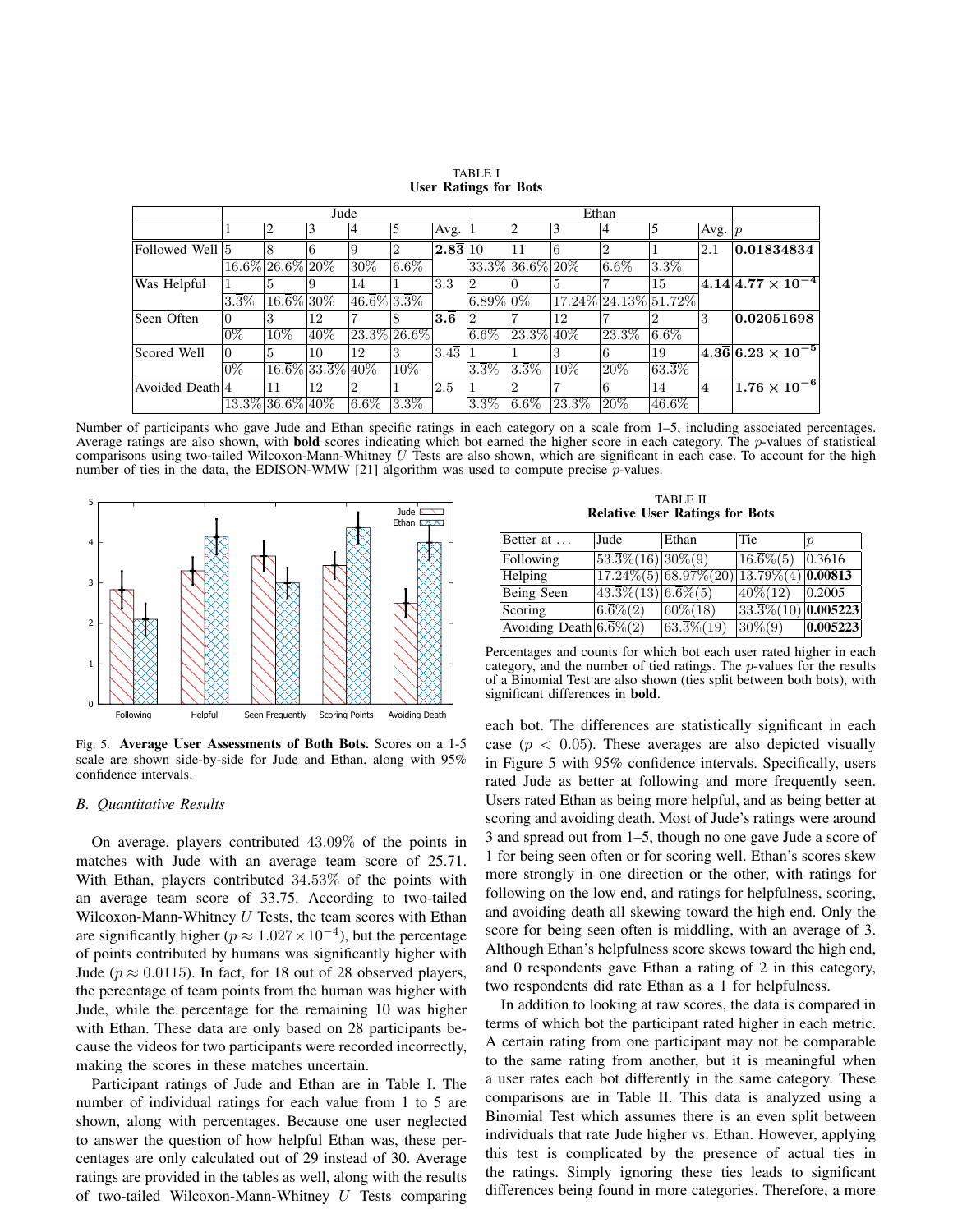conservative approach is used: tied scores are split up evenly between Jude and Ethan. If there is an odd number of ties, then the extra point is assigned to whichever of the bots causes the null hypothesis to be less likely to be rejected. The  $p$ -values for these tests are also shown in Table II.

Wherever the Binomial Test returns a significant difference, participants rated Ethan higher than Jude. Significantly more individuals found Ethan more helpful, and better at scoring and avoiding death. The number of ties in the categories of scoring and avoiding death were high (10 and 9 respectively), but few participants thought that Jude did better in either of these categories (just 2 in each case). Participants felt Jude was better at following and was seen more often, but not enough to constitute a significant difference. In particular, the category of being seen had 12 ties and 13 individuals that favored Jude. These 13 respondents are more than the 5 individuals that saw Ethan more often, but the many ties cause the null hypothesis (Ethan and Jude seen equally often) to not be rejected.

Users were also asked which bot they preferred: 17 players  $(56.\overline{6}\%)$  preferred Ethan, and 13 players  $(43.\overline{3}\%)$  preferred Jude. A Binomial Test on these responses reveals no significant preference for one bot over the other ( $p \approx 0.5847$ ). However, analyzing these responses in conjunction with user ratings of the bots identifies which types of behavior players prefer.

Specifically, responses were analyzed with a Binomial Test to see whether players preferred the bot they rated higher or lower in each category. As above, ties are split as evenly as possible between categories. Table III shows how many users favored the bot that they specifically rated as better or worse in each category, with p-values from the Binomial Tests as well. Users only had a significant preference for the bot they saw more of, and the bot they perceived as helping more. Although more players preferred the bot that they perceived to be a better follower, this preference is not significant, with a whole 7 participants preferring the bot that was worse at following. More players also preferred the bot that was better at scoring and avoiding death, but these preferences are not significant either. In these two cases, 6 individuals preferred the agent that they rated worse in these categories, and there are many ties: 10 for scoring and 9 for avoiding death.

Player preferences were also analyzed with respect to player gender and level of experience with games in general and UT2004 in particular, but the preference for Ethan vs. Jude was not significantly different in any of these subgroups. Regardless of gender or experience, users like helpful bots that they see frequently. However, although following leads to a bot being seen more often, it was not significantly favored. The exact meaning of "helpful" is also uncertain. However, openended user responses shed light on these points of uncertainty.

# *C. Qualitative Results*

Players who preferred Jude tended to emphasize the feeling of teamwork over the objective results of its abilities. This is epitomized by one subject who said "With [Jude] it felt like we were a team even though we did not score as many points." Players said they felt like they were able to employ more

TABLE III Player Behavior Preferences

| Category                  |                          | Prefer Better Prefer Worse Tie |                                                | n      |
|---------------------------|--------------------------|--------------------------------|------------------------------------------------|--------|
| Follower                  | $60\% (18)$              | $\sqrt{23.3}\%$ (7)            | $ 16.\overline{6}\%(5) 0.09874 $               |        |
| Helper                    | $65.52\%(19)$            | $ 20.69\%(6) $                 | $\overline{13.79\% (4) \,   \mathbf{0.02412}}$ |        |
| Seen More                 | $50\% (15)$              | $10\%$ (3)                     | $ 40\% \overline{(12)} $ 0.04277               |        |
| Scored                    | $46.\overline{6}\% (14)$ | $20\%$ (6)                     | $33.\overline{3}\% (10) 0.2005$                |        |
| Avoided Death $50\% (15)$ |                          | $20\%$ <sup>(6)</sup>          | $ 30\%(9) $                                    | 0.2005 |

Percentages and counts for users who preferred the bot that they personally rated better/worse in each category, with ties shown as well. Scores for the two bots in the same category (Table I) were combined with each user's stated bot preference to determine if they prefer high or low scores in the category. The p-values for the results of a Binomial Test are also shown (ties split between both bots), with significant differences in bold.

team based tactics because they knew that Jude would follow them into battle, and felt that the bot would "cover them" in combat. They also said that Jude felt more like it was helping them, rather than just going off on its own. These comments support the idea that humans might prefer a bot who is more team oriented, even at the cost of reduced performance.

Players who preferred Ethan tended to justify their preference based on Ethan's proficiency at scoring and avoiding death, both of which affected the final outcome of the game. Players remarked that Ethan died less than Jude which made some feel like it was less of a burden. They also commented that Ethan was better at killing enemies and more proficient in combat, hence better at scoring. One player said that they preferred Ethan because it "made the game easy to win" while another remarked that if they wanted a more challenging experience, Jude might be a better choice. Players who preferred Ethan prioritized the final output of the game over the experience itself, or were the sort of player who preferred to act independently of a teammate rather than collaboratively.

However, Ethan's proficiency also had some negative impacts on the player experience. Multiple players commented that they felt ignored by Ethan, with one saying that Ethan "was too good. I did not feel as though we were a team." In total, five players expressed similar sentiment, and all but one preferred Jude. Players also complained that they felt their participation was not needed, with two commenting that the bot would steal kills from the player which was frustrating.

This feeling that the bot was too powerful led players to feel that Ethan could win the match without them, which they found discouraging. Four players commented that Ethan made the game too easy, and removed the challenge of the game.

One participant summed up the reason behind these sorts of feelings towards Ethan's proficiency perfectly by saying that "As counter-intuitive as it might seem, players often enjoy an ally that is good, but not quite as good as the player themselves. Players enjoy 'being the hero' of the game."

The perception of Ethan as a worse follower is also evident in the open-ended feedback, as 14 participants, including ones who ultimately preferred Ethan over Jude, suggested that Ethan could be improved by following the player more. This recommendation suggests that even though players may like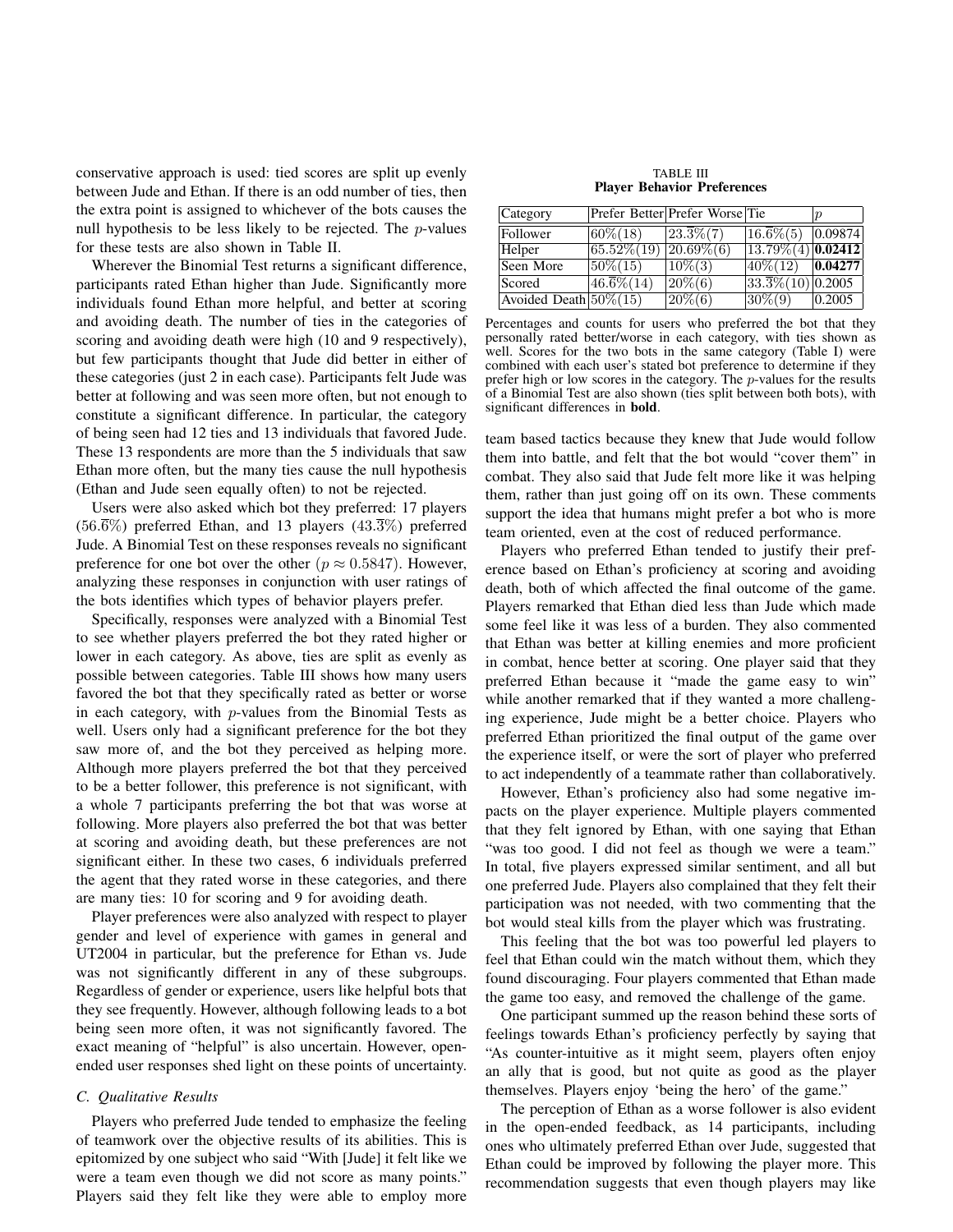having a bot that is able to act on it's own, they still value close proximity to teammates, because it fosters teamwork.

Multiple players remarked on Ethan's propensity to jump even when it was not strictly necessary, and many suggested this was a bug in its programming, but this sort of movement is not unusual in human players. From a tactical standpoint, jumping makes a player harder to hit, which is a benefit in games like UT2004 where players want to avoid being killed. It is therefore not surprising that this behavior evolved.

Some players complained that Jude was too aggressive and would often die because it would prioritize combat over staying alive. This observation is not surprising given how simplistic Jude's combat behavior is. Jude simply rushes straight at the opponent, which is aggressive and makes Jude easier to kill. Users also complained that the bot would try to fight both enemies alone rather than trying to find its teammate, which resulted in it being killed more often.

Multiple users complained that both bots would get stuck on parts of the environment and could not free themselves either for an extended period of time or until they were killed. This outcome is due to Pogamut, which despite using the same navigation grids as native UT2004 bots, does not follow paths and avoid obstacles as well as native bots. In fact, avoiding getting stuck and getting unstuck were major challenges that UT<sup> $\sim$ </sup>2 had to be overcome to succeed in BotPrize [7].

The quantitative results indicate that Jude is the better follower, and the open-ended responses indicate that most players took this as a positive trait. However, some complained that Jude followed them too closely and this generated strange behavior. Examples included Jude mistakenly firing at the player while standing right in front of them and Jude walking directly up to the player and then freezing. The firing appears to be a glitch, but the behavior of walking directly up to a stationary player and stopping right in their face was intentional, though simplistic. When a player is moving, this behavior maintains a fair distance between the player and Jude.

Oddly enough, three players suggested that Jude could have stuck closer to them. If the player was not often in Jude's field of vision, the "following" behavior would not activate or Jude would lose track of the player. Also, unlike a human player who can predict a teammate's direction based on their movement, Jude follows teammates by tracking their last known location, but cannot predict a player's movement from that. This means that Jude could be prone to lagging behind or losing the player entirely if it couldn't see them again. Despite this limitation, most users felt that Jude was a good follower.

Some participants thought that Ethan was following them, but this would be an incidental result of Ethan running in the same direction as the player, as Ethan has no explicit instructions to follow teammates.

Participants said multiple times that a bot would lead them to enemies or see enemies before the player did. Players assumed that the bots could see enemies through the scenery. One remarked that they saw Jude "shooting at a door before the enemy bots would enter" and explained that they assumed Jude already knew where the enemies were, while another suggested we improve the bot by having it "act like it didn't know where the enemies are." These subjects were incorrect in their assumption that the bots had unfair awareness of enemy locations. Pogamut only provides information about what the bots can see, although the bots will detect the presence of agents with more speed and fidelity than a typical human. They can identify enemies even from brief glimpses through a closing/opening door for example. The player's misconception likely originated from past experience with games where computer controlled agents have a greater awareness of the map than the ones in this experiment.

# V. DISCUSSION AND FUTURE WORK

Users expressed clear preferences for helpful bots that they see frequently, and there was also some indication that players like teammates that follow them, as well as score well and avoid death well. However, being too good is definitely problematic, as indicated by user comments and the fact that these preferences are not significant. Also, following too much can be annoying, especially if it means a bot is constantly in the player's personal space. This study focused on extreme behaviors to create a clear distinction between the two bots (extreme focus on following vs. extreme focus on performance by scoring well and avoiding death), but players would likely prefer a middle ground combining the best behaviors of both bots. A bot that follows well, but not too close, and is good at scoring and avoiding death, but not significantly better than the player, would be both effective and enjoyable to play with.

Though users preferred helpful bots, the term "helpful" seems to have been too vague, and in retrospect should have been replaced with more specific terms. Without a concrete definition of what "helpful" meant, players were free to interpret this question in a variety of ways. The intent of this question was to measure how cooperative and team-oriented each bot was, but many participants seem to have interpreted behavior leading to a higher score as more helpful. However, some users, in particular the two that gave Ethan a helpfulness rating of 1, seem to have interpreted this question differently. It is unclear what bot behaviors these players were interpreting as helpful. Any future studies similar to this one would need to clarify this issue in the survey questions. Questions could also be added to gauge how much a player's preference is influenced by the final score compared to the bot's behavior during the round.

Multiple modern games create team-oriented companions by providing companions who have to be directed through a fight and will die without player intervention. Though some players are annoyed by this, games in the "tactical shooter" genre have been successful with players who enjoy a feeling of collaboration. Even with a fully autonomous companion, many players like to feel that they are moving and working with their companion which can be achieved by having the companion stay closer to the player even when it may be more advantageous for the two to split up.

Several participants commented that the bots jumped too often. However, unnecessary jumping is also characteristic